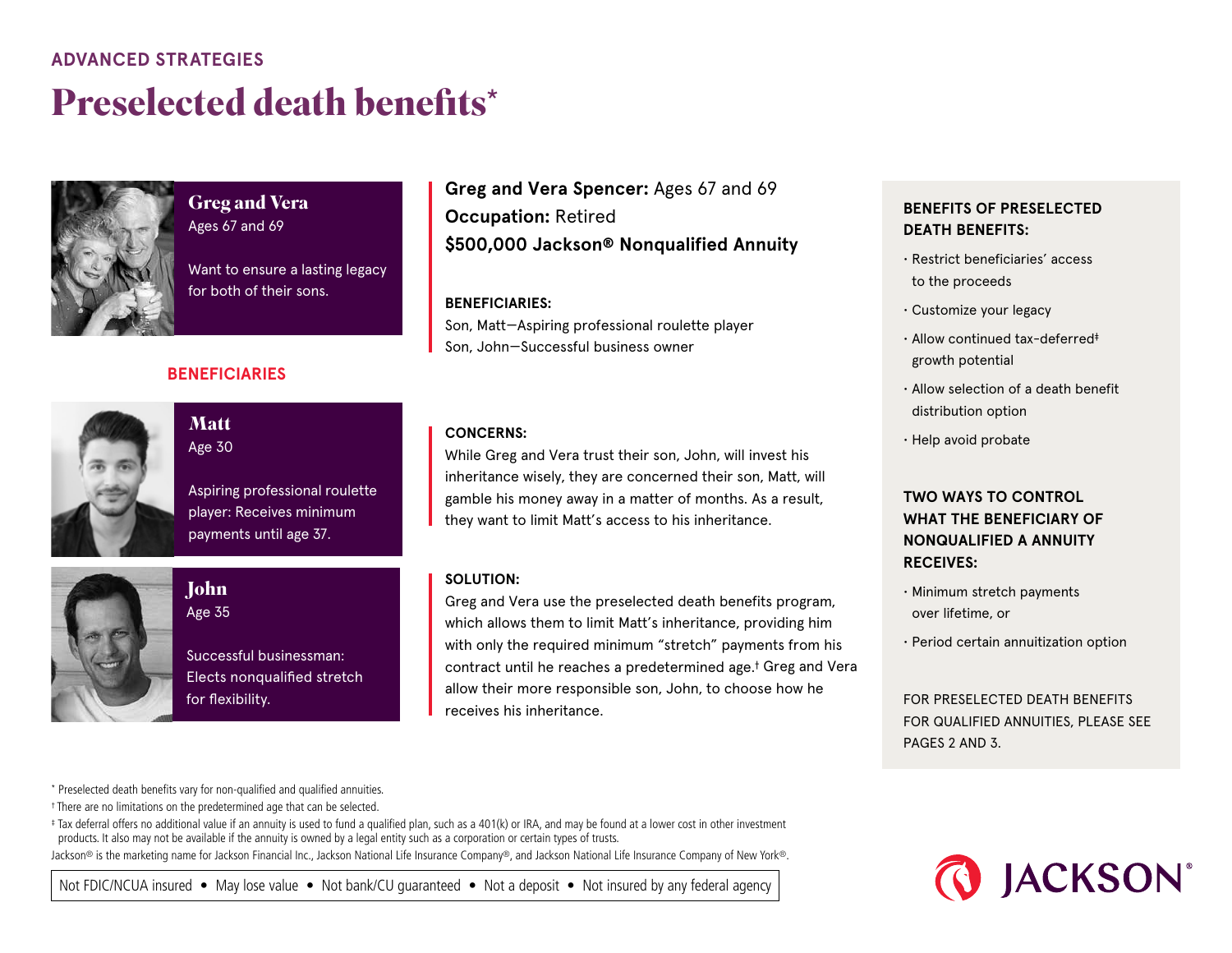# **Preselected death benefits for nonqualified annuities**

Not all beneficiaries are responsible enough to effectively manage an inheritance. To help protect your wealth and the legacy you've created, Jackson offers preselected death benefits free of charge—a helpful program that allows you to restrict the distribution of your wealth to the next generation and confidently provide for inexperienced or irresponsible beneficiaries. Preselected death benefits are restricted to either a nonqualified stretch or annuitization distribution option, which can provide for your beneficiaries long after you are gone.

**The stretch (for nonqualified accounts)§ :** This option permits beneficiaries to stretch death benefit distributions over their life expectancies, potentially minimizing taxes while allowing the balance to remain invested on a tax-deferred basis. Once the beneficiary is no longer restricted from accessing the account, they may accelerate distributions, withdraw additional amounts in any year, or even cash out at any time, if needed.

**Income for a specified period (ISP)<sup>§</sup>:** This option annuitizes the death benefit to the beneficiary in equal installments over any period ranging from five to 60 years, as long as the period does not exceed the beneficiary's life expectancy. Owners may also select life-only annuitization or life with period certain from five to 30 years, as long as the period does not exceed the beneficiary's life expectancy. Unlike the stretch, beneficiaries cannot accelerate distributions. However, once the beneficiary is no longer restricted from accessing the account, they can elect to receive a lump-sum distribution based on the commuted value of the distributions remaining. Ask your financial professional for more information concerning the calculation of this value.

**Preselected death benefits are subject to changes in the law at the time of death, such as under the Internal Review Code requiring distributions under more rapid time periods.**

# **Preselected death benefits for qualified annuities**

For beneficiaries who are not eligible to stretch inherited qualified assets over their lifetime, account owners can choose from the following restrictions:

- No withdrawals allowed, with full distribution of the contract value at end of deferral period (generally 10 years).
- **Specified level dollar payout with full distribution at the end of deferral period:** Owner can designate a specified dollar amount to be distributed at selected frequency. Distribution will be paid until account is exhausted or until the deferral period ends, whichever occurs first. At the end of the deferral period, a lump sum of any remaining contract value will be paid.
- **Specified percent payout with full distribution at the end of deferral period:** Owner can designate a percent of the initial death benefit allocated to the beneficiary to be distributed at selected frequency. This percent will be calculated at the beginning of the payout period as a specific dollar amount, and that dollar amount will be distributed at the specified frequency until account is exhausted or until the deferral period ends, whichever occurs first. At the end of the deferral period, a lump sum of any remaining amount will be paid.